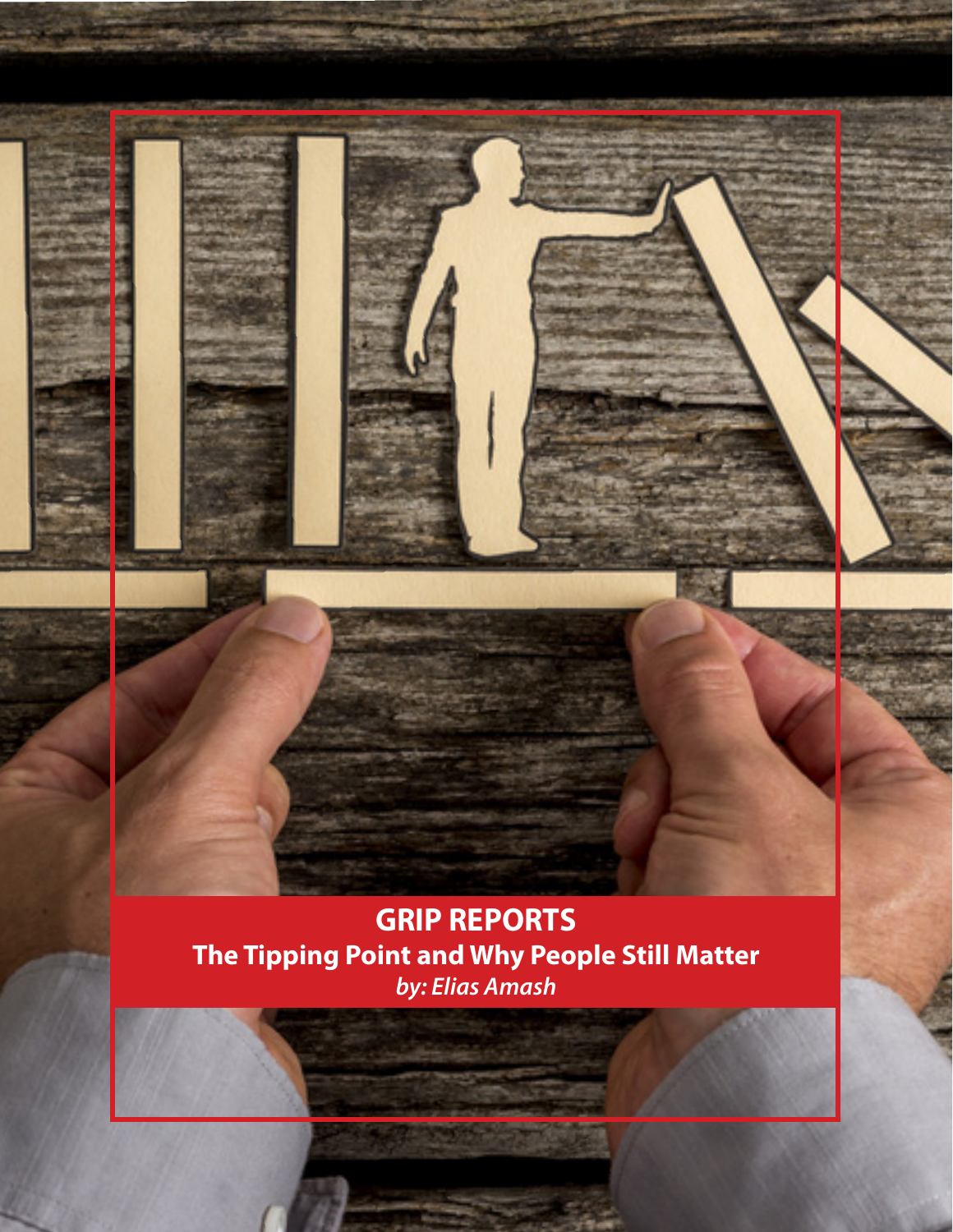# **The Tipping Point and Why People Still Matter**

Elias Amash President GRIP

There comes a time in life when we all have to make a decision which we are not absolutely positive needs to be made. We wrestle with our thoughts of should we, or should we not? We analyze and scrutinize all facets of the impact of the decision we are about to make. The decision making is usually the hardest part of the entire process.

We have all been at a crossroads at several times in our lives. Should we go to college? Should we take this job? Should we get married? Should we buy a house? Should we have children? I need not go on, because you know life-altering questions seem to come all too often. The questions change, but the process of making the decision remains.

How does one know when the time is right to make a decision? The decision may be at the wrong time, for the wrong reasons, or worse yet have a ripple effect which might cause others to feel somewhat sorrowful.

### **Technology as part of our new digital lifestyle**

Technology has changed our world significantly. Back in the day, we only received phone calls when we were at home. Now we are always reachable, as we take our phones with us everywhere. Smartphones are really just computers that we have with us at all times. We can check our e-mail, visit websites and even write and edit on the go. Indeed, today's smartphones have more computing power than the best PCs of even five years ago, and even more computing power than the Orion spaceship that may someday bring astronauts to Mars.

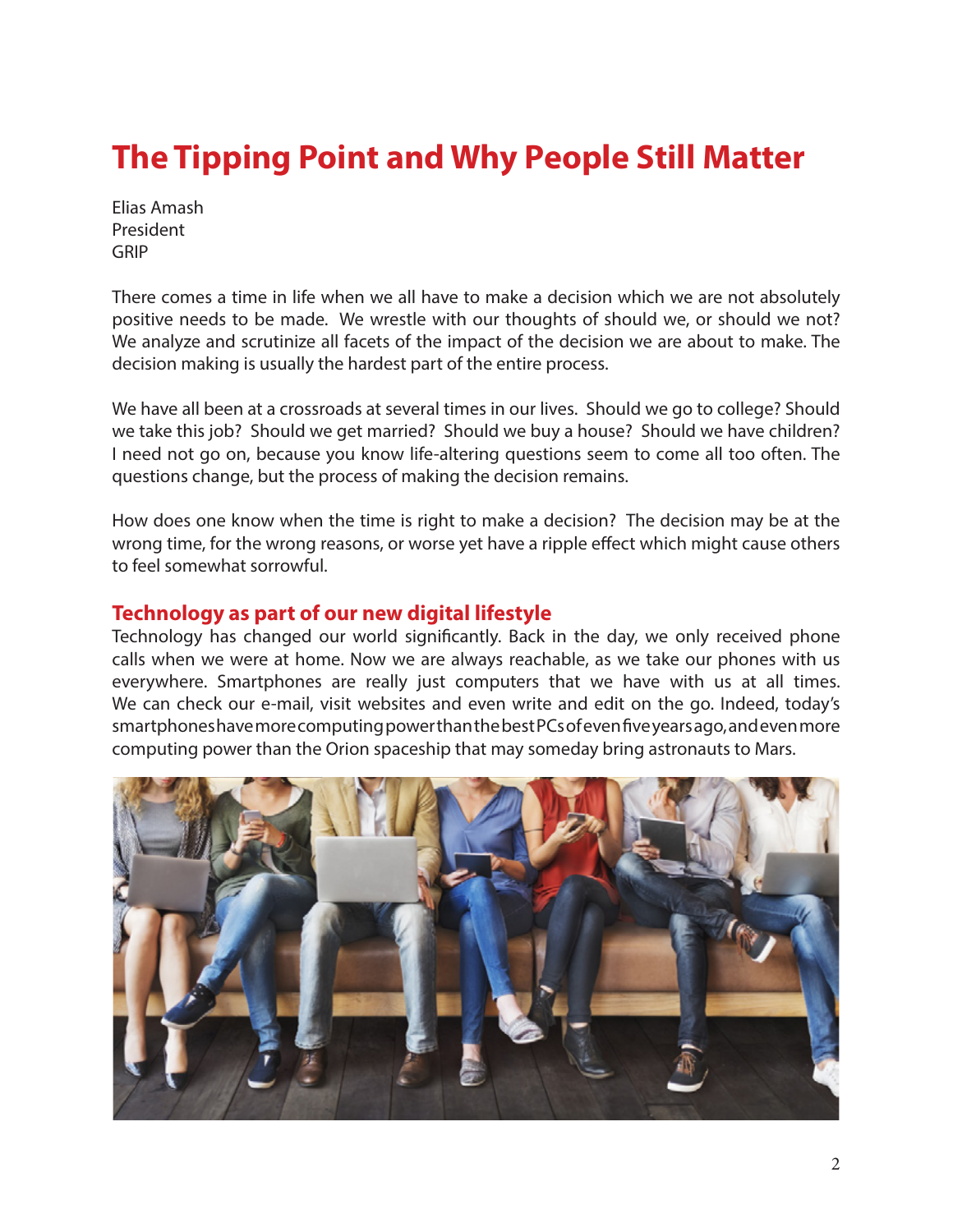While this can be a great benefit, it does have a downside. We can work from anywhere, which easily becomes working from everywhere. We often find it hard to unplug. We like the connectivity and the ability to reach and be reached by others.

The problem lies in the fact that when we don't unplug, we risk work encroaching on our leisure time. We may be pulling employees away from their friends and family when we email, text or call with a work question. This constant state of being ready to shift into work mode can be detrimental to our health and morale, because our personal, online inventory system is always



available and being used. Literally, we could work all the time!

It's great to not be tied to a desk. Who doesn't enjoy being able to work from a table outdoors or the local coffee shop from time to time?

On the other hand, no one likes having their lunch or their family time interrupted by a work call.

That's why it's important to establish boundaries. For instance, you could decide that anything that arises during your typical work hours will be addressed as it comes in; however, if a problem arises outside work hours you will wait until a convenient time to look into it.

This is not as easy as it sounds. We hear that ringtone or

text alert and we automatically reach for our devices. "Notifications heighten our self-worth, are how we know someone is listening to us and caring about what we have to say," according to Alexis LaFata of lifestyle blog Elite Daily. It's all about dopamine, the chemical associated with reward and motivation response in the brain that emerges when we receive a notification from Facebook, Twitter, or other social or communications platform.

In fact, there's even an *Internet Addiction Disorder*.

Apple CEO Tim Cook reportedly receives 700-800 emails per day, according to a roundup story in Business Insider on the email habits of CEOs. In efforts to reduce unnecessary messages and distractions, LinkedIn CEO Jeff Weiner advises, "if you want less email, send less email."

However, when these interactions take us out of the moment with our friends and family -- or even distract us from truly significant business-related tasks during the day -- it can be the start of larger problems. It's hard to feel valued and important to someone who always seems to push pause with you so that they can look at their phone. This can certainly cause alienation, straining relationships and throwing priorities -- both personal and professional -- into disarray.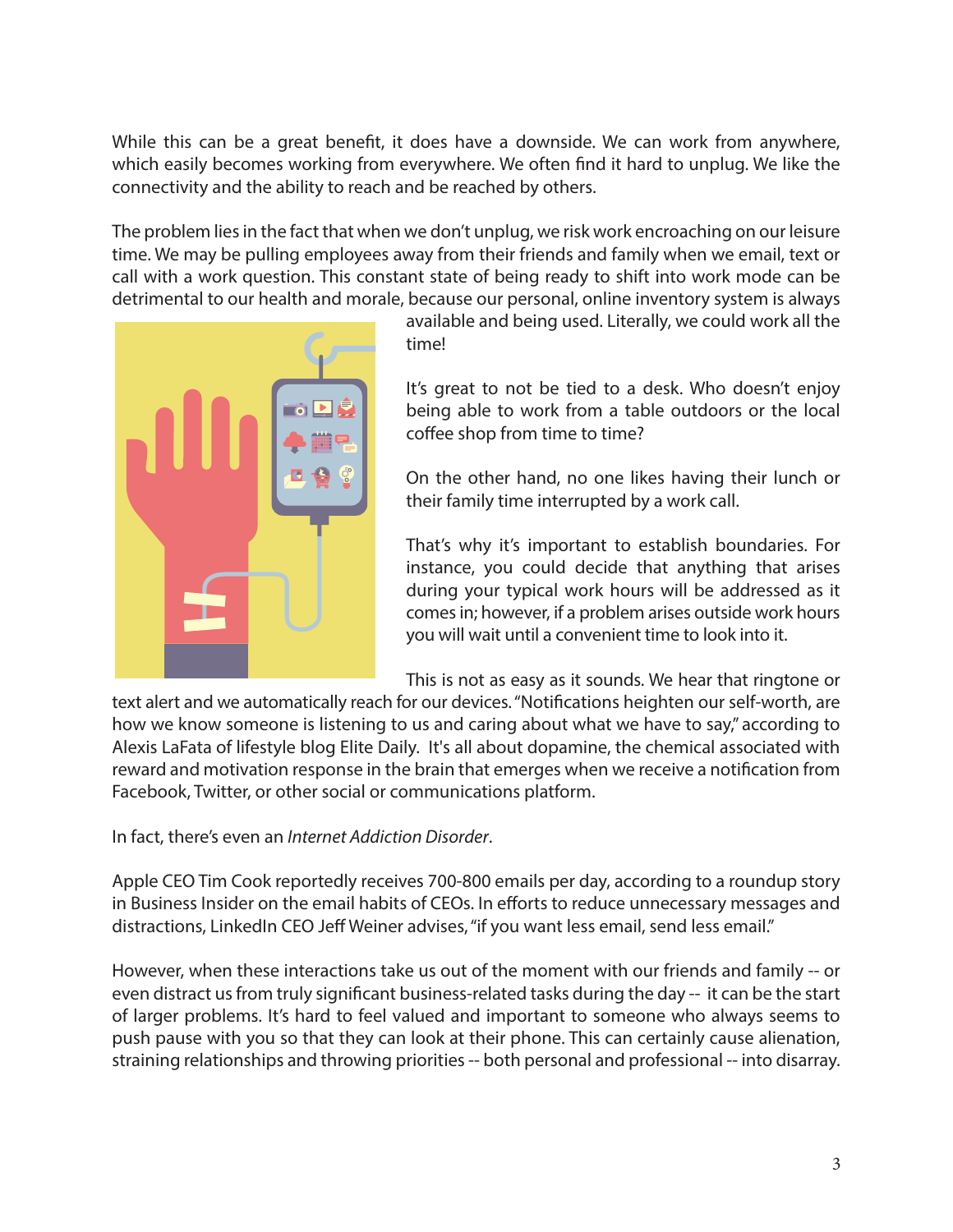Balance is the key, as many companies today have reached a "tipping point" on technology adoption. Leaders need to know when to embrace technology in the organization and for their employees, and when to scale it back. We can blame technology, but it's really our underlying behaviors which may need the adjustment.

## **Over-relying on technology?**

While technology has afforded us countless conveniences, our reliance on technology certainly carries risk and can have dire consequences.

If you lost your phone and were stranded in the middle of nowhere, what would you do? Have you memorized the phone numbers of your closest friends and family members? Probably not. Phone or technology loss in an emergency situation could exacerbate a difficult or emergency situation.

Risks and dangers are amplified exponentially when hardware and software fail. Computers could bring more frequent headaches as they link together with billions of other electronic devices and household appliances—a trend that has become known as the Internet of Things (or IoT).

| -932476<br>25354668<br>23154312<br>81261782<br>$0 - 932476$<br>67223154<br>87776886<br>65478516<br>31221453<br>21453201<br>8345656<br>33335673<br>93556476<br>98345456<br>58647869<br>55844551<br>00874768<br>20113156<br>18831565<br>0874768<br>21332167<br>55647016<br>22315431<br>61494643<br>43577458<br>5647016<br>63366874<br>54345874<br>9355647<br>22145321<br>34610472<br>45448964<br>89355447<br>98645729<br>74986457<br>5000654<br>5864786<br>74457458<br>11500065<br>12617823<br>98484563<br>65444786<br>54877143<br><b><i>ANDRUAR</i></b><br>04110000<br><b>GENERATS</b><br><b>ALCOHOL:</b><br>4345874<br>6880006<br>a an<br>49<br>8642151<br>8748464<br>t.<br><b>SYSTEM FAILURE</b><br>154<br>6543458<br>1126171<br>4988684<br>3156732<br>m<br>6343253<br><b>ANDROIS</b><br>4668335<br>8154312<br>6476586<br>78516558<br>15673213<br>21453201<br>1453201<br>47851655<br>53546689<br>84563432<br>7869688<br>53546689<br>3156543<br>44551614<br>84455161<br>32110672<br>13154543<br>35564765<br>5874986<br>94643456<br>49464345<br>86111187<br>33564457<br>64564868<br>45874986<br>64896498<br>48464781<br>57765861<br>5789568<br>48916498<br>57875867<br>45789568<br>68456343<br>68456343<br>88944334<br>7768860<br>26178231<br>11187484<br>77768860<br>3213121<br>5478516<br>25354668<br>25354668<br>21010011<br>65478516<br>11567321<br>64781261<br>93556476<br>93556476<br>55844551<br>5844551<br>56456475<br>33216722<br>78231115<br>6149464<br>51657969<br>53547869<br>61249765<br>06249464<br>31543122<br>67321332<br>9864578<br><b>CITIZENTS</b><br>43344874<br>91091415<br>34564896<br>a an Sala<br>10727231<br>4564896<br>84647812<br>5687376<br>9860845<br>94610478<br>39201010<br>49840845<br>50006545<br>54312214<br>31213130<br>1412513<br>12312123<br>313112311<br>10041974<br>63432535<br>43458749<br>8665478 |  |  |  |         |
|-------------------------------------------------------------------------------------------------------------------------------------------------------------------------------------------------------------------------------------------------------------------------------------------------------------------------------------------------------------------------------------------------------------------------------------------------------------------------------------------------------------------------------------------------------------------------------------------------------------------------------------------------------------------------------------------------------------------------------------------------------------------------------------------------------------------------------------------------------------------------------------------------------------------------------------------------------------------------------------------------------------------------------------------------------------------------------------------------------------------------------------------------------------------------------------------------------------------------------------------------------------------------------------------------------------------------------------------------------------------------------------------------------------------------------------------------------------------------------------------------------------------------------------------------------------------------------------------------------------------------------------------------------------------------------------------------------------------------------------------------------------------------------------------------------------------------------------------|--|--|--|---------|
|                                                                                                                                                                                                                                                                                                                                                                                                                                                                                                                                                                                                                                                                                                                                                                                                                                                                                                                                                                                                                                                                                                                                                                                                                                                                                                                                                                                                                                                                                                                                                                                                                                                                                                                                                                                                                                           |  |  |  | 5757765 |
|                                                                                                                                                                                                                                                                                                                                                                                                                                                                                                                                                                                                                                                                                                                                                                                                                                                                                                                                                                                                                                                                                                                                                                                                                                                                                                                                                                                                                                                                                                                                                                                                                                                                                                                                                                                                                                           |  |  |  | 6111187 |
|                                                                                                                                                                                                                                                                                                                                                                                                                                                                                                                                                                                                                                                                                                                                                                                                                                                                                                                                                                                                                                                                                                                                                                                                                                                                                                                                                                                                                                                                                                                                                                                                                                                                                                                                                                                                                                           |  |  |  | 8464781 |
|                                                                                                                                                                                                                                                                                                                                                                                                                                                                                                                                                                                                                                                                                                                                                                                                                                                                                                                                                                                                                                                                                                                                                                                                                                                                                                                                                                                                                                                                                                                                                                                                                                                                                                                                                                                                                                           |  |  |  | 6174312 |
|                                                                                                                                                                                                                                                                                                                                                                                                                                                                                                                                                                                                                                                                                                                                                                                                                                                                                                                                                                                                                                                                                                                                                                                                                                                                                                                                                                                                                                                                                                                                                                                                                                                                                                                                                                                                                                           |  |  |  | 1453213 |
|                                                                                                                                                                                                                                                                                                                                                                                                                                                                                                                                                                                                                                                                                                                                                                                                                                                                                                                                                                                                                                                                                                                                                                                                                                                                                                                                                                                                                                                                                                                                                                                                                                                                                                                                                                                                                                           |  |  |  |         |
|                                                                                                                                                                                                                                                                                                                                                                                                                                                                                                                                                                                                                                                                                                                                                                                                                                                                                                                                                                                                                                                                                                                                                                                                                                                                                                                                                                                                                                                                                                                                                                                                                                                                                                                                                                                                                                           |  |  |  |         |
|                                                                                                                                                                                                                                                                                                                                                                                                                                                                                                                                                                                                                                                                                                                                                                                                                                                                                                                                                                                                                                                                                                                                                                                                                                                                                                                                                                                                                                                                                                                                                                                                                                                                                                                                                                                                                                           |  |  |  |         |
|                                                                                                                                                                                                                                                                                                                                                                                                                                                                                                                                                                                                                                                                                                                                                                                                                                                                                                                                                                                                                                                                                                                                                                                                                                                                                                                                                                                                                                                                                                                                                                                                                                                                                                                                                                                                                                           |  |  |  |         |
|                                                                                                                                                                                                                                                                                                                                                                                                                                                                                                                                                                                                                                                                                                                                                                                                                                                                                                                                                                                                                                                                                                                                                                                                                                                                                                                                                                                                                                                                                                                                                                                                                                                                                                                                                                                                                                           |  |  |  |         |
|                                                                                                                                                                                                                                                                                                                                                                                                                                                                                                                                                                                                                                                                                                                                                                                                                                                                                                                                                                                                                                                                                                                                                                                                                                                                                                                                                                                                                                                                                                                                                                                                                                                                                                                                                                                                                                           |  |  |  |         |
|                                                                                                                                                                                                                                                                                                                                                                                                                                                                                                                                                                                                                                                                                                                                                                                                                                                                                                                                                                                                                                                                                                                                                                                                                                                                                                                                                                                                                                                                                                                                                                                                                                                                                                                                                                                                                                           |  |  |  |         |
|                                                                                                                                                                                                                                                                                                                                                                                                                                                                                                                                                                                                                                                                                                                                                                                                                                                                                                                                                                                                                                                                                                                                                                                                                                                                                                                                                                                                                                                                                                                                                                                                                                                                                                                                                                                                                                           |  |  |  |         |
|                                                                                                                                                                                                                                                                                                                                                                                                                                                                                                                                                                                                                                                                                                                                                                                                                                                                                                                                                                                                                                                                                                                                                                                                                                                                                                                                                                                                                                                                                                                                                                                                                                                                                                                                                                                                                                           |  |  |  |         |
|                                                                                                                                                                                                                                                                                                                                                                                                                                                                                                                                                                                                                                                                                                                                                                                                                                                                                                                                                                                                                                                                                                                                                                                                                                                                                                                                                                                                                                                                                                                                                                                                                                                                                                                                                                                                                                           |  |  |  |         |
|                                                                                                                                                                                                                                                                                                                                                                                                                                                                                                                                                                                                                                                                                                                                                                                                                                                                                                                                                                                                                                                                                                                                                                                                                                                                                                                                                                                                                                                                                                                                                                                                                                                                                                                                                                                                                                           |  |  |  | 6874846 |
|                                                                                                                                                                                                                                                                                                                                                                                                                                                                                                                                                                                                                                                                                                                                                                                                                                                                                                                                                                                                                                                                                                                                                                                                                                                                                                                                                                                                                                                                                                                                                                                                                                                                                                                                                                                                                                           |  |  |  | 0478126 |
|                                                                                                                                                                                                                                                                                                                                                                                                                                                                                                                                                                                                                                                                                                                                                                                                                                                                                                                                                                                                                                                                                                                                                                                                                                                                                                                                                                                                                                                                                                                                                                                                                                                                                                                                                                                                                                           |  |  |  | 7823156 |
|                                                                                                                                                                                                                                                                                                                                                                                                                                                                                                                                                                                                                                                                                                                                                                                                                                                                                                                                                                                                                                                                                                                                                                                                                                                                                                                                                                                                                                                                                                                                                                                                                                                                                                                                                                                                                                           |  |  |  |         |
|                                                                                                                                                                                                                                                                                                                                                                                                                                                                                                                                                                                                                                                                                                                                                                                                                                                                                                                                                                                                                                                                                                                                                                                                                                                                                                                                                                                                                                                                                                                                                                                                                                                                                                                                                                                                                                           |  |  |  | 7221315 |
|                                                                                                                                                                                                                                                                                                                                                                                                                                                                                                                                                                                                                                                                                                                                                                                                                                                                                                                                                                                                                                                                                                                                                                                                                                                                                                                                                                                                                                                                                                                                                                                                                                                                                                                                                                                                                                           |  |  |  | 5434587 |
|                                                                                                                                                                                                                                                                                                                                                                                                                                                                                                                                                                                                                                                                                                                                                                                                                                                                                                                                                                                                                                                                                                                                                                                                                                                                                                                                                                                                                                                                                                                                                                                                                                                                                                                                                                                                                                           |  |  |  |         |
|                                                                                                                                                                                                                                                                                                                                                                                                                                                                                                                                                                                                                                                                                                                                                                                                                                                                                                                                                                                                                                                                                                                                                                                                                                                                                                                                                                                                                                                                                                                                                                                                                                                                                                                                                                                                                                           |  |  |  |         |
|                                                                                                                                                                                                                                                                                                                                                                                                                                                                                                                                                                                                                                                                                                                                                                                                                                                                                                                                                                                                                                                                                                                                                                                                                                                                                                                                                                                                                                                                                                                                                                                                                                                                                                                                                                                                                                           |  |  |  |         |
|                                                                                                                                                                                                                                                                                                                                                                                                                                                                                                                                                                                                                                                                                                                                                                                                                                                                                                                                                                                                                                                                                                                                                                                                                                                                                                                                                                                                                                                                                                                                                                                                                                                                                                                                                                                                                                           |  |  |  |         |

This technology chain will increase the

complexity of systems and raise the risks of massive breakdowns, either through an inadvertent glitch or a planned, malicious attack.

"The problem is humans can't keep up with all the technology they have created," says Avivah Litan, an analyst at technology industry analyst firm Gartner.

The number of U.S. data breaches tracked in 2016 hit an all-time record high of 1,093, according to a study conducted by the Identity Theft Resource Center and CyberScout. Hacking/skimming/phishing attacks were the leading cause of data breach incidents, accounting for 55.5 percent of the overall number of breaches. However, breaches involving accidental email/Internet exposure of information was the second most common type of breach incident, at 9.2 percent, followed by employee error at 8.7 percent.

Most companies do not have a plan in place to deal with security breaches, whether deliberate or unintended. This is critical, as employees carry their computers (i.e., smarphones) home with them to conduct work from anywhere.

### **Productive….or not**

Security aside, our reliance on technology gives us the feeling that we are working more productively and efficiently. But are we?

In a February 2016 article in Harvard Business Review, "Is Technology Really Helping Us Get More Done?", Bain & Co. partner Michael Mankins shares research he conducted on the impact of technology in the workplace. After studying the office use of email, instant messaging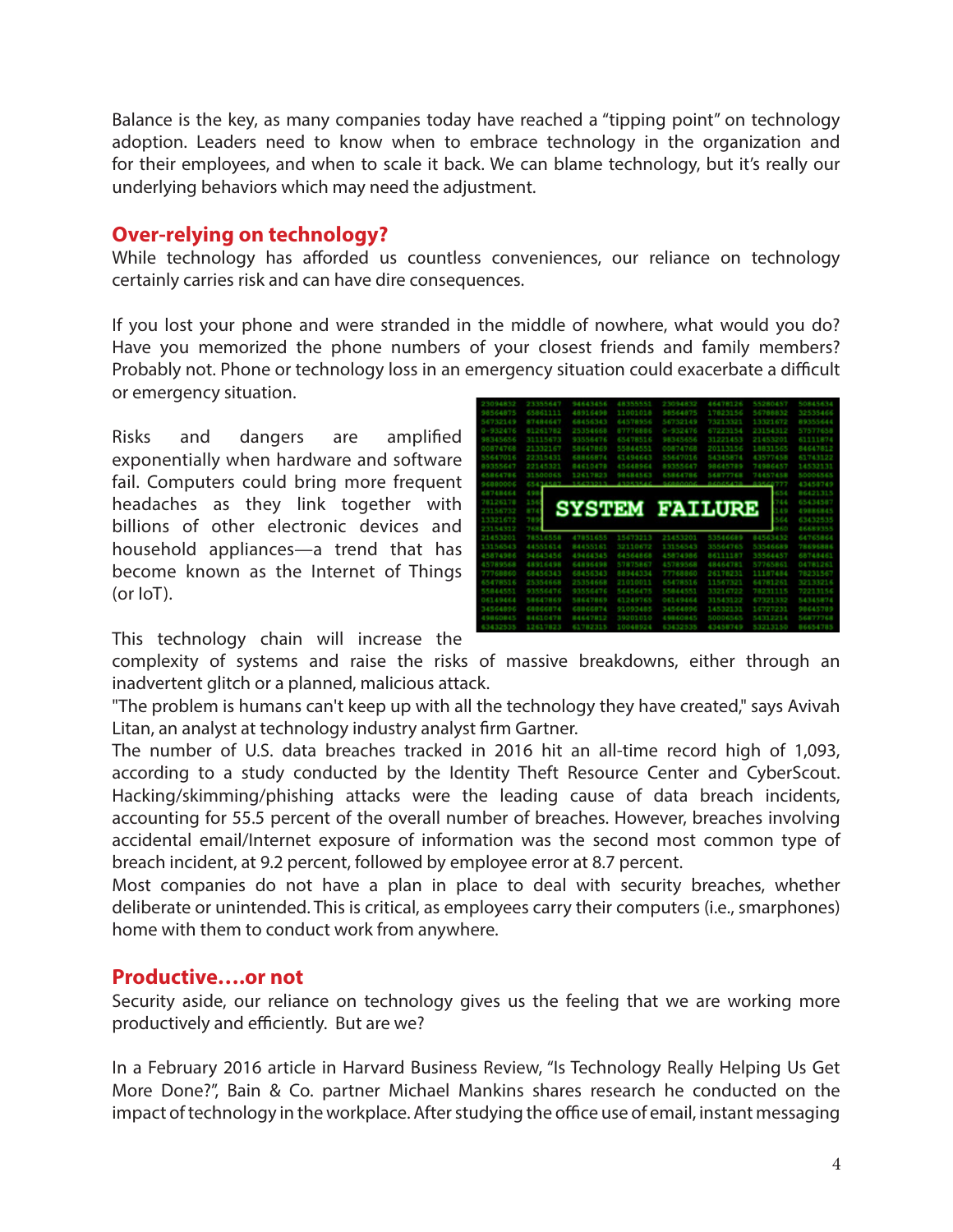

programs, calendars, and other systems, he discovered that the average manager has less than 6½ hours per week of uninterrupted time to get work done.

6½ hours per week. That's it.

"Companies have continued to invest in new technologies for the workplace, but the benefits are no longer visible," explains Mankins. "In fact, we may have reached a tipping point where each new investment in office technology must be carefully assessed against a simple test: will it actually help people get more done, or not?"

Clearly, the beneficiaries of this trend -- enterprise software vendors -- stand to gain the most. Last year, the top 100 global software companies took in \$272 billion in revenue.

Organizations should think twice before bringing the next new shiny object into the workplace.

# **Replacing decision-making skills**

Let's get back to the people in your organization. Computers can make us more productive, barring outages or breaches, but can they make us smarter? Can technology help us make stronger, more-effective -- and profitable -- decisions?

Perhaps not by itself. Technology has changed the way we interact with information and data, and how we arrived at conclusions or solutions years ago -- often through our own investigation coupled with collaboration with colleagues -- is slowly fading away, unfortunately. Younger generations, including millennials and now, Generation Z (those born in 1995 or later), are quite adept at incorporating personal technology in the workplace. Facebook and Twitter searches provide answers in seconds, and their devices of choice are often phones or tablets.

"However, the reliance on technology to solve every question confuses people's perception of their own knowledge and intelligence," writes Rony Zarom in Entrepreneur magazine. "And that reliance may well lead to overconfidence and poor decision-making."

Employers should be concerned that technology is preventing young employees from thinking critically to solve problems. Four in 10 U.S. college students graduate without the complex reasoning skills they need to manage professional work, and nine out of 10 employers judge recent college graduates as poorly prepared for the workforce in such areas as critical thinking, communication and problem-solving.

Companies can fix this in multiple ways. They can be selective about the technologies and devices they incorporate into the business, and further, they can provide training for employees in decision-making and leadership.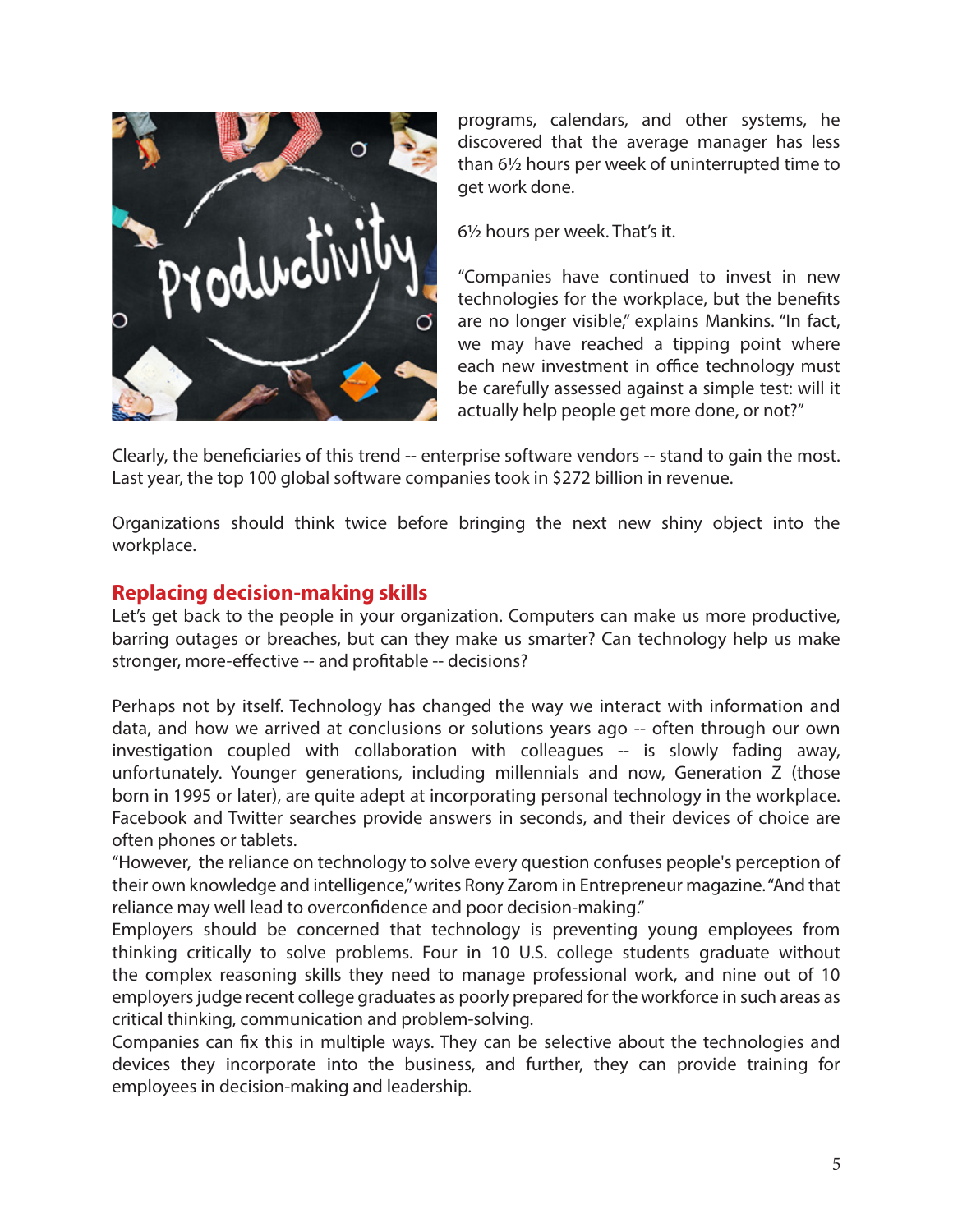

# **Customers still buy from people**

Lastly, technology decisions should be based on the idea that your business exists solely because you deliver something of value to customers. They buy from you because you deliver a unique experience, product, service, or a combination of all three.

Technology can only go so far in identifying customers and keeping them happy. Your customers may have discovered you via a Google Local or Yelp search, but a combination of touchpoints both physical and virtual will ensure that your customers stay for good.

The in-store buying experience should delight customers with personalized service and more importantly, provide critical purchasing information that consumers cannot get online. Additionally, knowledgeable and fully-engaged store associates can further strengthen the in-store experience.

Shoppers are willing to pay for unforgettable experiences - such as a DIY demonstrations, wine tastings, art classes, fashion shows or fitness competitions - thereby keeping stores in business.

Such customer experience is the result of an emotional or physical connection with the products offered in the store. This encourages the shopper to make a purchase, so as to retain that experience once he or she leaves. The emotional tie-in or memory of the product also serves as a reminder that a future trip to that physical location might be in order. As such, a unique customer experience often leads to customer loyalty. Customers want to be dazzled so retailers should create the biggest WOW experience possible.